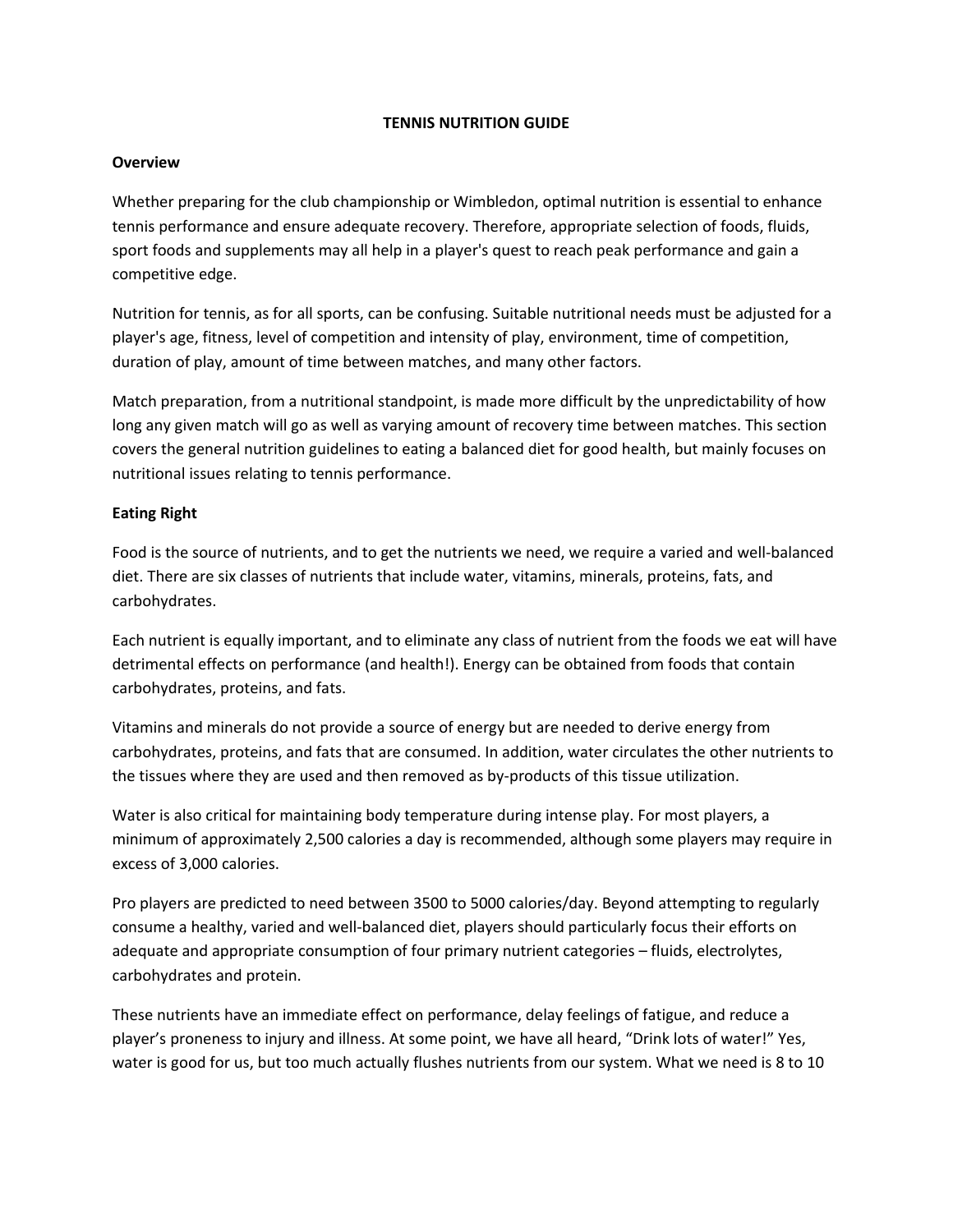cups daily either of water or equivalent hydrating beverages. And what about other beverages? Beverages and foods that count toward daily water intake:

**BEST**: water, seltzer, club soda, mineral water, flavored water.

**Very good**: 100% fruit juices, lemonade, tomato and vegetable juices, low-fat/skimmed milk.

**Good**: raw fruits and vegetables.

**So-so**: soft drinks (diet soft drinks in moderation), decaffeinated coffee, yogurt.

**Bad**: caffeinated beverages and alcohol are diuretics and do not count toward water intake.

#### **Top ten ways to increase your fluid intake & decrease caffeine:**

1. Drink 8 to 16 ounces water-based beverage (water, juice, milk) with every meal and snack.

2. Alternate non-caffeinated beverages between caffeinated beverages throughout the day.

3. Limit caffeinated beverage intake after a certain time of day (for example, 1 pm).

4. Set a reasonable limit on coffee intake (for instance, 1 to 2 cups per day).

5. Substitute decaffeinated tea, soda, or coffee for some of your caffeinated drinks.

6. Increase your vegetable juice and milk consumption (2 cups of vegetable juice = minimum 4 vegetable servings per day; 2 cups milk = minimum dairy intake per day).

7. Try carbonated calorie-free fruit flavored waters.

8. Dilute juices with water.

9. Alternate plain club soda with alcoholic beverages.

10. Keep a water bottle with you at all times (freeze overnight so it stays cool during the day).

#### **Carbohydrates**

The best source of energy, providing fuel for your muscles, brain, and organs.

Carbohydrate is stored in the body in the form of glycogen.

Too few carbohydrates lead to glycogen depletion, which may lead to early on fatigue on court.

Carbohydrates should represent about 60% of the calories in your diet.

Found in cereal, bread, pasta, potatoes, rice, legumes, fruits, vegetables, and sports products (energy bars or sport beverages).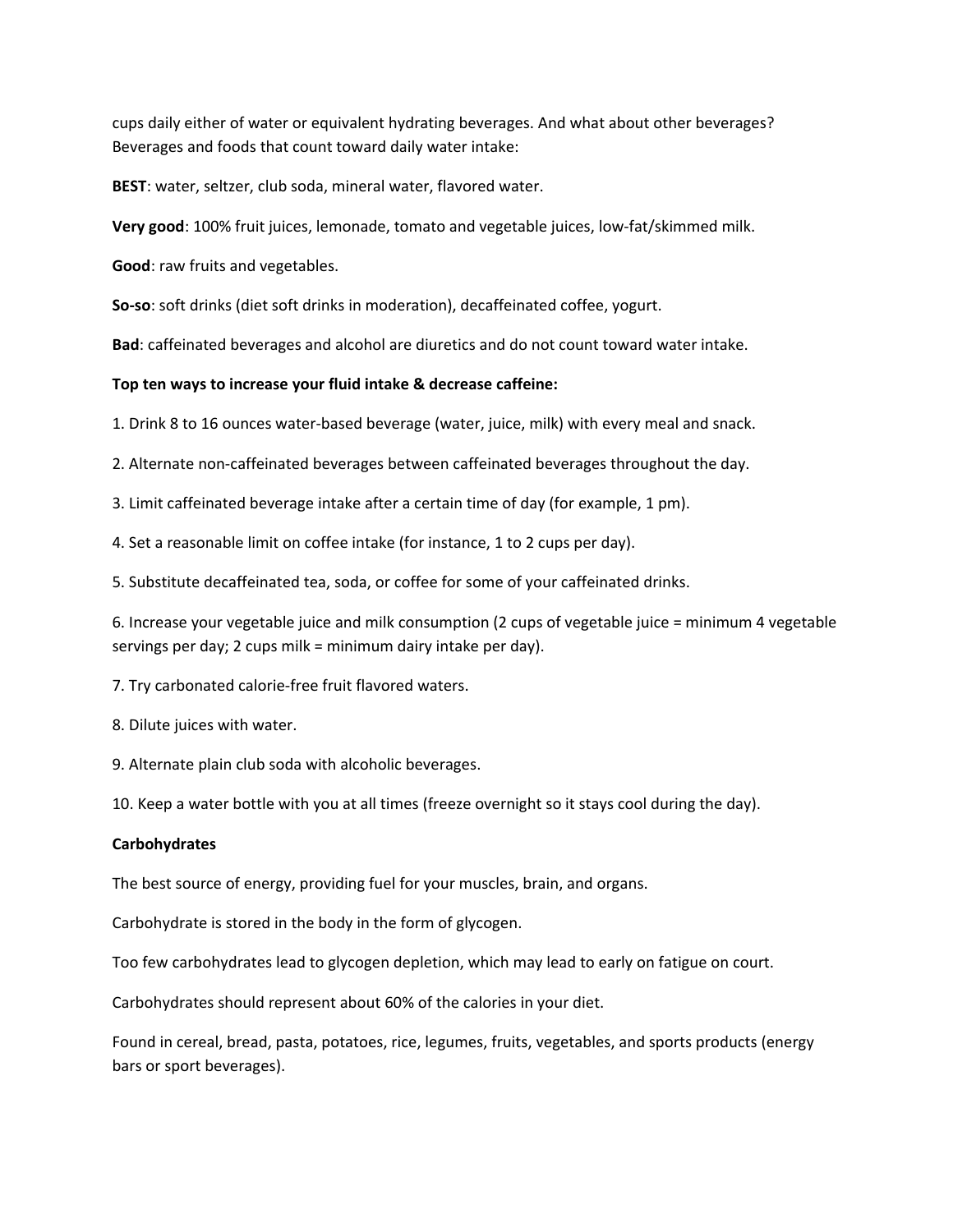There are two types of carbohydrates – simple (sugars) and complex (starches). Sugars are simple carbohydrates. They are called this because the body digests them quickly and easily.

Starchy carbohydrates are referred to as complex carbohydrates. These carbohydrates take longer to digest than simple carbohydrates. It is generally recommended that complex carbohydrates be consumed; especially those with a low glycemic index (GI) because they have high fibrer and vitamin contents and give a sustained energy release over a long period of time.

However, liquid carbohydrate sources and foods containing simple carbohydrates may be used when it is necessary to raise the glucose level quickly during training or a match.

For tennis players, the glycemic effect can be very important, and it is critical that players understand which carbohydrates they should consume and when.

Both pre-and post-match, choosing higher glycemic index foods can provide quicker energy and quicker recovery, but in the general training diet, it is recommended that players choose lower glycemic index foods to maintain a consistent blood sugar and energy level.

This is discussed in detail in the Planning Meals section.

The GI rating, which ranges from 1 to 100, lets you know how quickly foods are changed into glucose. The faster the food is converted to blood sugar (glucose), the higher the rating.

Glucose is taken as the standard, with a value of 100. Values of 70 or higher are considered high, 56 to 69 medium and 55 or less low. The scale (right) shows the GI values for some popular foods.

However, keep in mind if you consume a food in combination with other nutrient categories, such as protein and fat, the glycemic index will change and be less of an issue.

Carbohydrates are stored as glycogen in the liver, which helps to maintain normal blood glucose, and in skeletal muscle, where it is used as a source of fuel for muscular activity.

Muscle glycogen is the main source of fuel used by the muscles to enable you to undertake both aerobic (with oxygen) and anaerobic (without oxygen) exercise, and may become a performance limiting factor during tennis, especially during long matches.

# **Fats**

A fat source in the diet are an important source of energy during long matches and training sessions, but is not meant to be the main energy source for tennis play. Fat also helps maintain the player's appetite over longer so that he/she will not get hungry during play.

Too little fat may lead to vitamin deficiencies and organ damage and possibly weaken the immune system.

Too much fat increases the risk for heart problems, high cholesterol, and high blood pressure.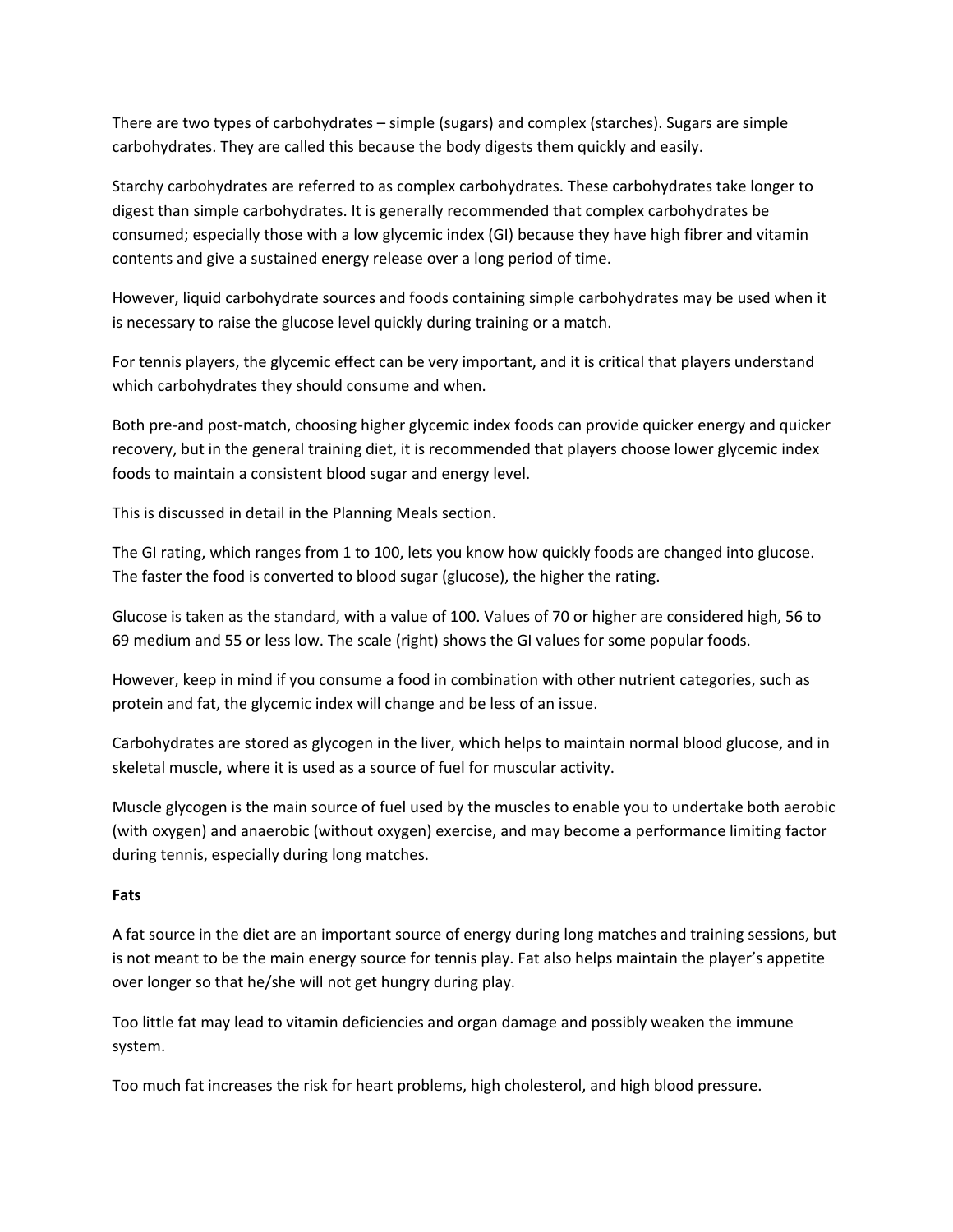Fat takes the longest time to digest thus it is not a good source of quick energy during exercise.

Fat should represent about 20-30% of the calories in your diet (minimum of 30-40 grams/day), but up to 80-100 grams/day for elite player's energy needs.

Found in butter & oils, dairy products, nuts, olives, avocado, mayonnaise, dressing, meat & fish, fast food, and chocolate.

There are two main types of fats: saturated (normally found in animal fats, except fish), and (mono or poly) unsaturated fats (normally found in vegetable fats, oil, and fat fish).

Fats are a denser calorie source containing nine calories per gram, while carbohydrates and protein contain only four calories per gram. Ideally, on a heart healthy diet, players should choose twice as much vegetable origin fat vs animal origin fats.

Vegetable fats are considered essential - you need small amounts daily to help make hormones and help with regularity and healthy skin and hair as well as a secondary energy source for training.

# **Protein**

Protein is crucial for meeting muscle and organ building and repair in the tennis player's body. Protein is not meant to be an energy source on the court.

Protein is becoming increasingly important for recovery needs between matches and after tennis play to help players return to the court in tip top shape. Latest research shows that players should consume an easy to digest form of protein within 30 minutes after tennis play.

Helps build and repair muscles.

Protein is the building block for hormones and enzymes that regulate metabolism and other body functions.

Proteins provide a small source of energy for muscles during exercise, but are not the ideal fuel.

Too little protein may lead to tiredness, weakness, poor recovery and injury.

More protein does not mean you will gain more muscle mass or strength.

Proteins should represent only 10-15% of the calories in your diet.

Found in meat, fish, eggs, dairy, poultry, vegetables and nuts.

Protein consists of polymers of amino acids, the building blocks of all proteins. Some of these amino acids are considered essential, meaning that the body cannot synthesize them, and therefore must be obtained from the diet.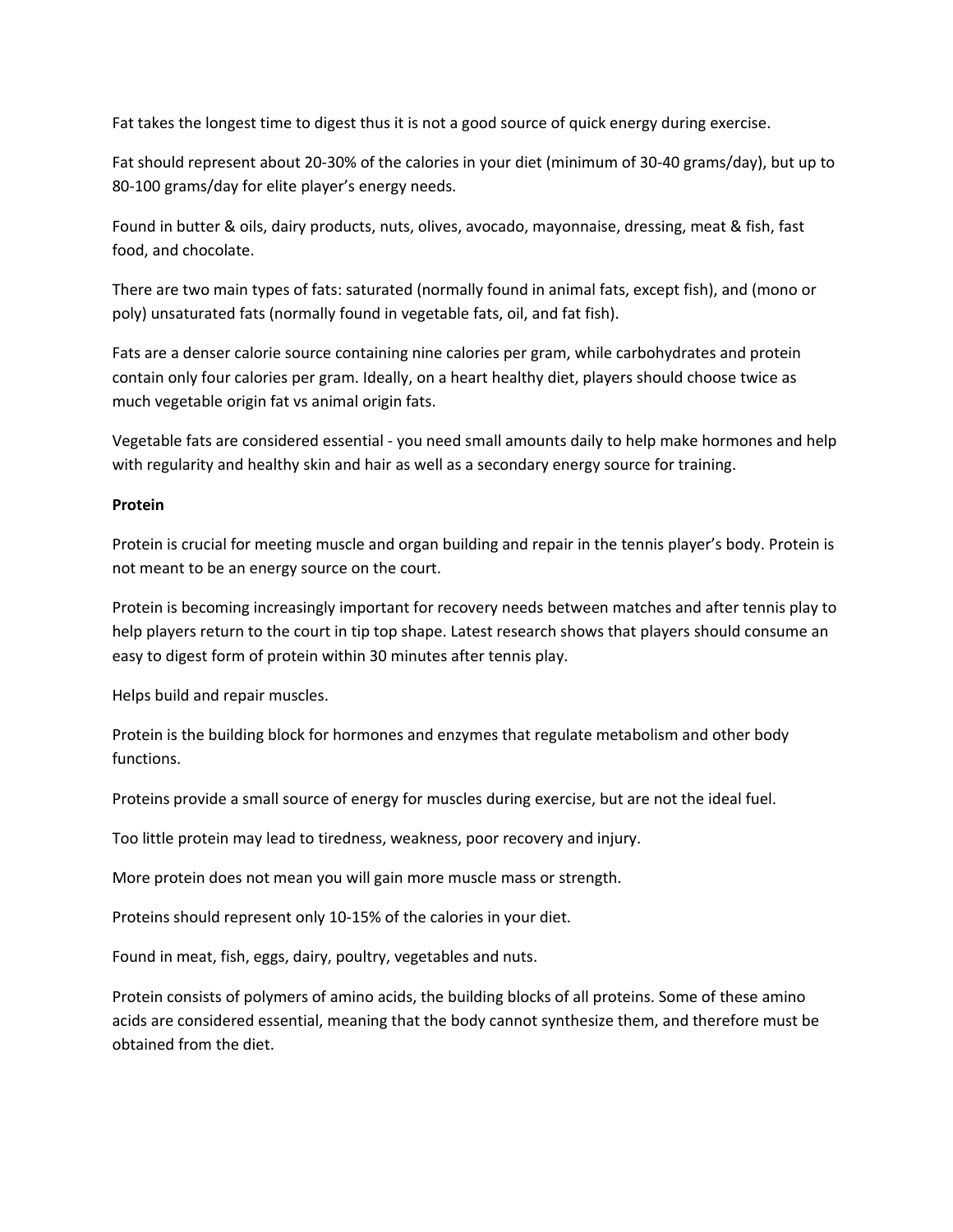Protein is used as an energy source when the glycogen stores are depleted and exercise is continued at a high intensity level. Players are advised to obtain necessary amino acids through consumption of natural, high quality protein foods, such as those mentioned above.

The western diet contains more than enough protein, so protein supplementation may not benefit performance.

In addition, if your diet is very high in protein, you will inevitably eat less carbohydrate, which means fatigue and a decline in performance may occur earlier as a result of glycogen depletion.

# **Electrolytes/Minerals**

# **Sodium**

Sodium is the key electrolyte and main extracellular mineral lost in sweat and should be increased in most competitive tennis player's diets to help minimize risk of heat illness and muscle cramping.

Essential mineral for muscle contractions, fluid balance, and nervous system function.

Too little sodium may lead to fatigue, headache, dizziness, and muscle cramps and heat illness.

Too little protein may lead to tiredness, weakness, poor recovery and injury.

Found in table salt, visibly salted foods such as pretzels, crackers and nuts; some natural food such as shrimp/prawns, and many processed foods such as cottage cheese or cured meats, canned vegetables, pickled foods, soups and sport beverages.

Supplemental salt may be necessary for athletes who sweat a lot and do not eat high-sodium foods or use sport beverages. Heavy sweaters may need to add table salt in small amounts to sport beverages.

# **Calcium**

Calcium is also a mineral lost in sweat as well as the key mineral for strong bone density in tennis players. Particularly for female tennis players, calcium intake should be emphasised.

Consuming three dairy products per day is the key to help meet daily calcium needs. Supplementation may be needed if oral intake is low.

Essential mineral for bone and teeth development (99% of calcium is used for this).

Critical mineral for muscle contractions.

Too little calcium will lead to poor bone health, tooth decay, and muscle cramps.

Recommended daily intake: 1000-1300 mg.

Found in cheese, milk, yogurt, ice cream, fish bones (sardines), watercress and spinach.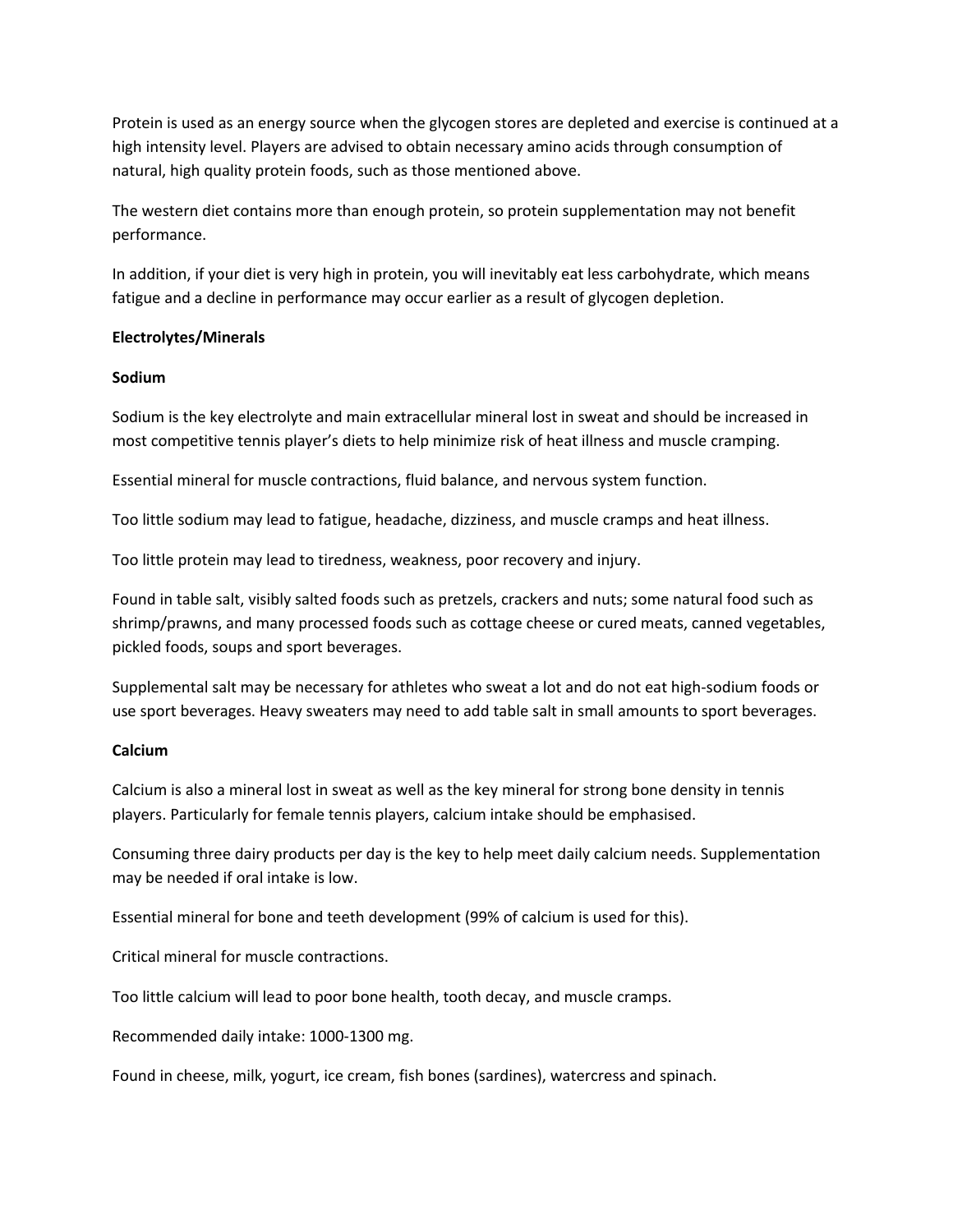#### **Iron**

Iron is another key mineral because of its energy carrying capacity. Low iron levels are an issue in female tennis. Iron in the diet should be emphasized to avoid undue fatigue and anaemia risk.

If blood levels are low, and anemia (low blood iron) is diagnosed by a medical professional, iron supplementation may be warranted.

1. Essential mineral for red blood cells and the cardio-pulmonary system (heart & lungs).

2. Found in hemoglobin which carries oxygen from the lungs to your working muscles.

3. Essential for the production and release of energy.

4. Too little iron may lead to tiredness.

5. Recommended daily intake: 12-18 mg.

6. Found in red meats, poultry, fish, bran, spinach, vegetables, dried fruit (raisins, apricots and figs) and fortified cereal. Animal sources are better absorbed by the body.

#### **Potassium**

Potassium is the main intracellular mineral, so is often misunderstood as a key electrolyte to increase to minimize heat illness risk.

This is not the case, but tennis players in general do need more potassium than the average adult as general body fluids decline with water losses.

1. Essential mineral for muscle contractions, fluid balance, digestion and nervous system function.

2. Too little potassium may lead to tiredness, dizziness, vomiting and muscle cramps associated with hypoglycemia.

3. Recommended daily intake: 3,000 mg.

4. Found in all fruits and fruit juices (especially bananas and melon), tomatoes and tomato juice, meat and dairy, green vegetables and bran.

# **Planning Meals**

Just as it is important to eat a well-balanced diet on a daily basis, it is equally important to eat the right things before, during, and after competition and training.

The goal is to maximize your energy stores so you can meet the energy demands throughout the playing duration and to aid muscle growth and repair afterwards. To achieve this it is important to understand which foods to eat and when to eat them. However, it is important to eat foods that are familiar to you and are known to settle hunger.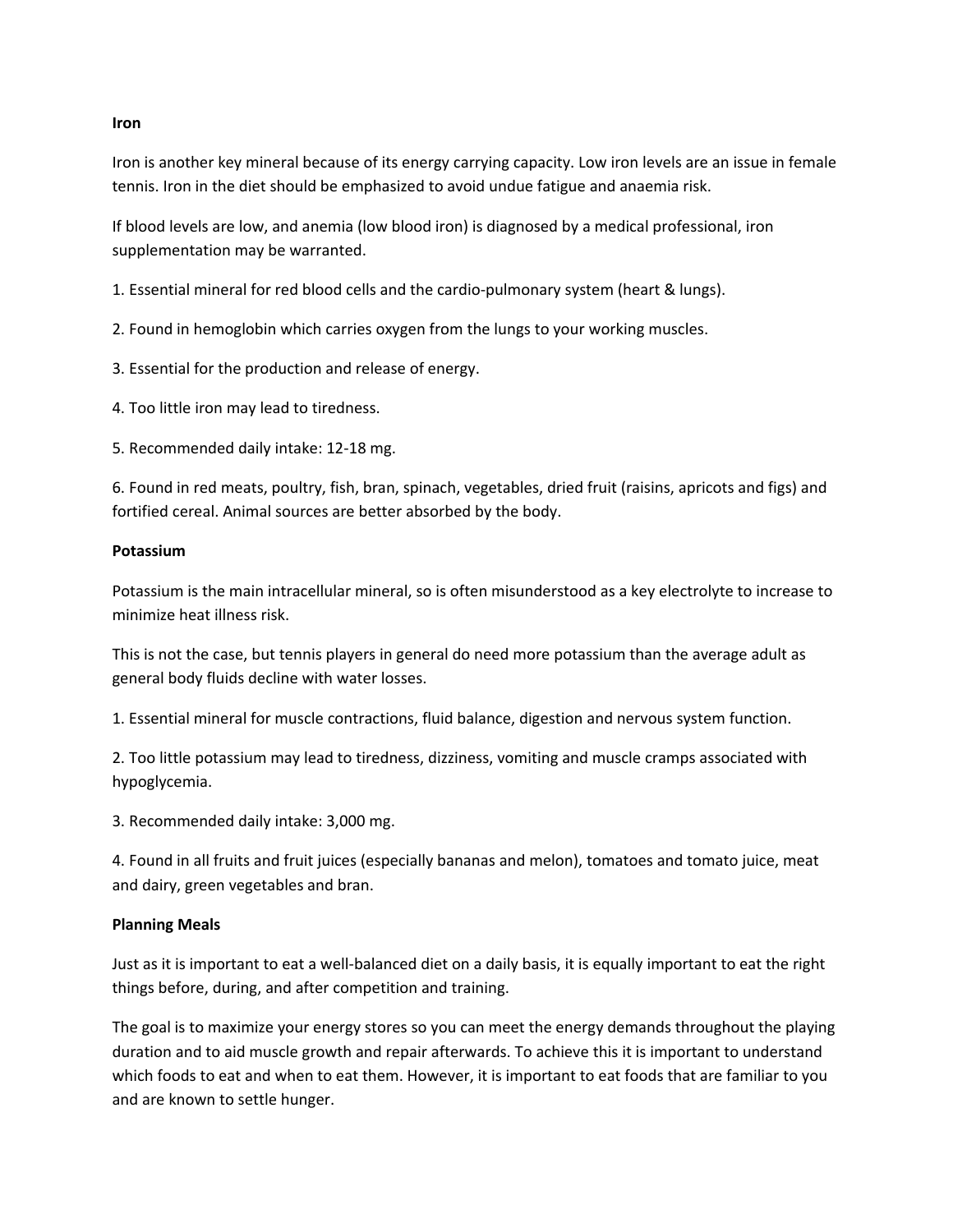# **Pre-Match Nutrition**

During the week prior to a competition a player must alter their general food intake and training plan to ensure they are optimally prepared for the competition. In order to achieve this, the athlete must attain two major goals.

1. The athlete should gradually build up muscle glycogen stores.

2. The athlete should become well hydrated.

During the days prior to competition, players should replenish their carbohydrate stores (muscle and liver glycogen) so that they begin their competition with a full fuel supply. This is necessary because the majority of energy supply comes from the anaerobic systems, for which glycogen is the main fuel source.

It is important to eat plenty of complex carbohydrate foods, especially those with a low glycemic index (GI) to help boost glycogen stores. Moreover, a progressive increase over several days in carbohydrate intake and an associated decrease in training intensity and duration (known as taper training) before the start of an event can better optimize the filling of glycogen stores.

Up to four days before competition, as well as maintaining a high carbohydrate and fluid intake, it is important to have a little extra protein, up to 1.5-2 grams/kilogram, to ensure all tissues are fully repaired, and to support the production of creatine.

When to eat in the 24 hours prior to a match can be tricky to determine. Unlike other sports, in tennis, there is often no way of knowing exactly when you will be competing, unless you are the first match of the day, and no way of knowing how long the match is going to last.

Hopefully, by the morning of your competition, the previous day's eating will already have filled a player's glycogen stores. On the day of competition, a player should eat at least 90 minutes before a match, although ideally the pre-match meal should be consumed three hours before the match.

This means if you have an early morning match at 9:00 am, you need to finish breakfast at the latest by 7:30 am. If you are not used to getting up this early to eat it is recommended you spend the weeks leading up to the competition getting into the routine.

Sample meals would include for a breakfast: cereal and yogurt with toast and nut butter and fruit and water; for lunch: sandwich and pretzels with fruit and water.

Your pre-competition meal should be high in carbohydrate, low in fat, low in protein, low in fibre (i.e. not too bulky and filling), enjoyable and familiar. If you really do not feel like eating, try to have a liquid meal such as a carbohydrate drink or dairy and fresh fruit.

In addition, a pre-match snack of fast-absorbing carbohydrate just before you start playing can help to delay fatigue and enhance endurance. This snack should be consumed the hour before play.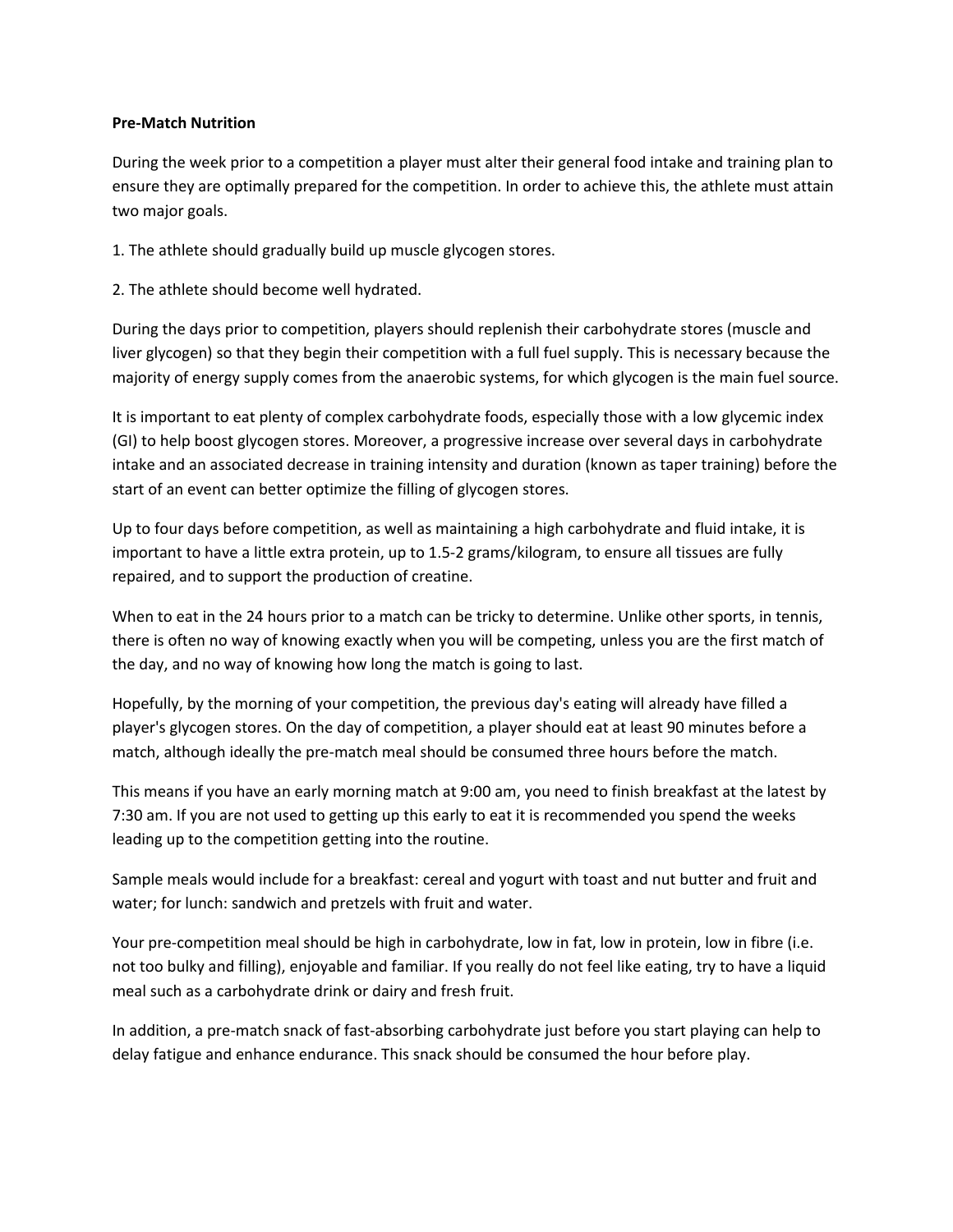If you start exercising within about five minutes, an increase in insulin will be prevented and your bloodsugar levels will remain slightly raised for longer. But, do not eat a concentrated refined sugar source right before match time such as a soda or smoothie or candy.

By late-morning / early afternoon the energy provided from breakfast will have been used. Therefore, it is important to have something to eat every two to three hours, but still remembering to leave at least 90 minutes before your match.

# **In-Match Nutrition**

Change of ends provides the ideal opportunity to take extra carbohydrate and water during the match, and helps to prevent, or at least delay fatigue, dehydration and maintain exercise intensity, particularly in the latter stages of a match.

# **Recommended food & drinks on court:**

1. Cold fluids on each change over to replace lost fluids and cool the body temperature.

2. Sports drinks are helpful to replace lost minerals (e.g. salt) and provide energy.

3. Moderate to high GI foods, such as high carbohydrate energy bars or non-caffeinated energy gels that are low in fat and protein digest rapidly and are a good source of quick energy.

# **Discouraged food & drinks on court**:

# **1. Avoid cola drinks or other soft drinks:**

They usually contain a large amount of sugar and the caffeine may act as a diuretic, which could increase your fluid output and may lead to more dehydration.

# **2. Avoid bananas:**

They are slower to digest (low GI rating) and reduce your body's ability to absorb the essential fluids you are drinking to avoid dehydration.

# **3. Avoid fatty snacks such as a chocolate candy-bar:**

They are slow to digest and will sit in your stomach causing a feeling of fullness and reducing fluid absorption by the body.

# **Post-Match Nutrition**

After your match (or practice), your post-match nutrition becomes crucial for recovering from your energy depletion. The first goal is to rehydrate and resupply sodium.

Then glycogen stores can take 24-48 hours to refill; therefore, it is important to start replenishing carbohydrates immediately following exercise to accelerate the recovery process.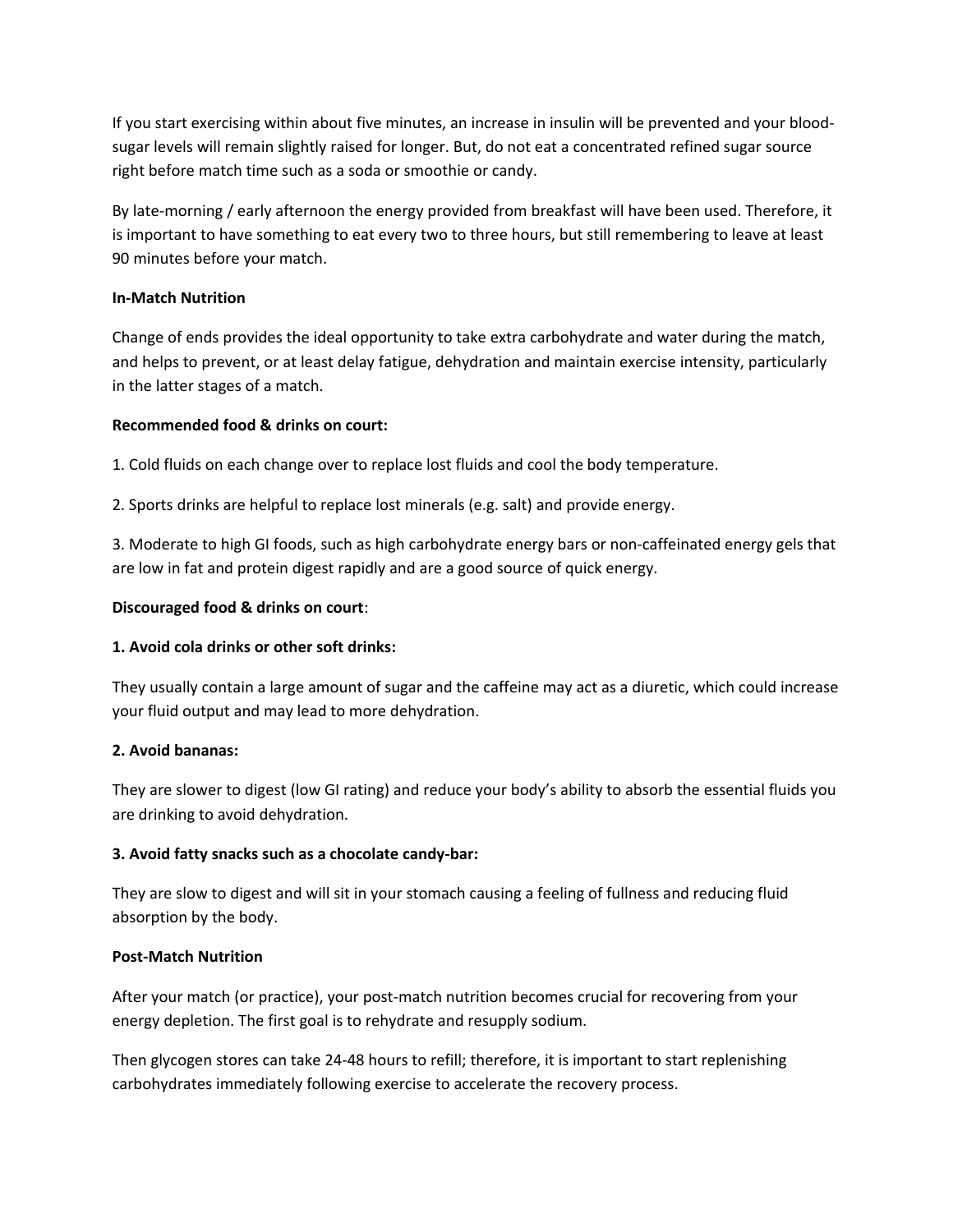However, there may be very little appetite or opportunity to eat following a match. Drinking a liquid carbohydrate may be easier to consume and allows for glycogen replacement, restores lost electrolytes, and also promotes hydration. In addition, it is equally important to drink water since it takes three grams of water to store one gram of glycogen. Post-match protein intake in an easy to digest form, like a milk product or smoothie may be an ideal way to help your muscles to be able to immediately start to rebuild.

# **Within the first 30 minutes after your match:**

Eat a large snack or medium portion dinner with 2 parts carbohydrates, 1 part protein, and sports drink or natural juices because:

- This is when your muscles are most effective at storing glycogen

- Your body is still using energy and burning calories
- Your cells are rehydrating

- A carbohydrate/protein energy bar or pasta/rice, lean meat, and a vegetable would be appropriate at this time.

# **Within 2-3 hours after your match:**

Eat a well balanced meal including a variety of carbohydrate sources, a protein portion, and plenty of fluids because:

- Your body is still low on fluids, minerals, and energy
- What you eat at this time will restore most of the energy used during play
- Your muscles begin repairing any damage that may have occurred in the match

- A pasta/rice based meal with lean meat and vegetables with several glasses of fluid make an ideal postmatch meal.

# **Within 24 hours after your match:**

Continue to drink plenty of fluids and give your body a rest (if possible) because:

- It takes a while to fully recover from your match mentally and physically
- It often takes a while to fully replace the fluid you lost during a match.
- Your muscles need rest to store glycogen and repair themselves.

If a player has another match scheduled to begin shortly after the completion of play (i.e. within 1-2 hrs), rehydration and carbohydrate intake should begin immediately.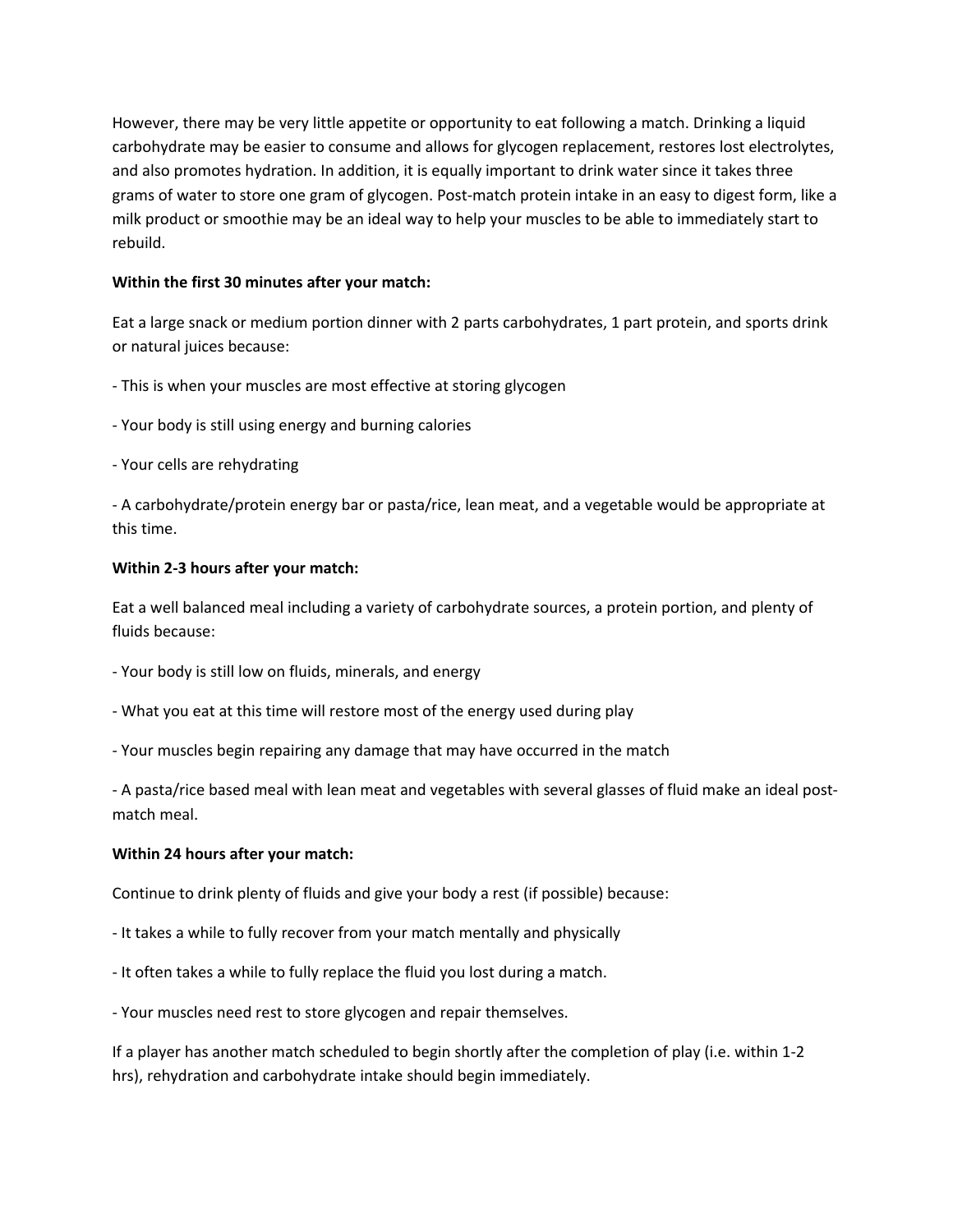High-carbohydrate sport drinks, sport bars, and other high-carbohydrate foods with a high GI will facilitate the rapid restoration of muscle glycogen more so than other foods.

Finally, if sweat losses from the previous match were extensive, and especially if the player is prone to, or just experienced cramps, additional salt may be added to the diet.

# **Supplements**

Due to the competitive nature of tennis and its physiological demands, it is not surprising that supplementation is often part of an athlete's training diet.

Dietary supplements may be used to provide the body with extra fuel before, during, and after training. However, supplements should be regarded with caution, for several reasons.

Not only are the long-term physiological effects of many dietary supplements not fully understood, but the supplement industry is largely unregulated, and so they are not subject to the manufacturing rigour that occurs in the food industry.

As such, there is no guarantee that the ingredients list on any supplement is accurate. Some supplements contain ingredients that are not listed on the label, or in different amounts than stated on the label. As such, there is no way to guarantee the safety and/or purity of these products.

Many athletes have produced positive doping tests as a result of ingesting supplements, including in tennis.

Under the strict liability principle adopted by the WADA Code (and so the Tennis Anti-Doping Programme), athletes are responsible for any substance found in samples produced by them, and so a contaminated supplement will not excuse a positive doping test. As such, the ITF does not recommend any supplement.

Any player who consumes a dietary supplement does so at their own risk. Players who consume supplements may be subject to sanctions under the Tennis Anti-Doping Programme.

# **Check always WADA prohibited list.**

The consumption of any dietary supplement contaminated with a Prohibited Substance may subject a Player to penalties under the Tennis Anti-Doping Programme.

If you would like to check whether a supplement or medication contains a prohibited substance; please complete the 'Product Information Request' by following this link to the ITF Anti-Doping website. The completed form should then be sent to IDTM using one of the following methods:

- By email to: tennis@idtm.se
- By fax to: +46 8 555 10 995
- By registered post/courier to: IDTM, Stockholmsvägen 18, 181 33 Lidingö, Sweden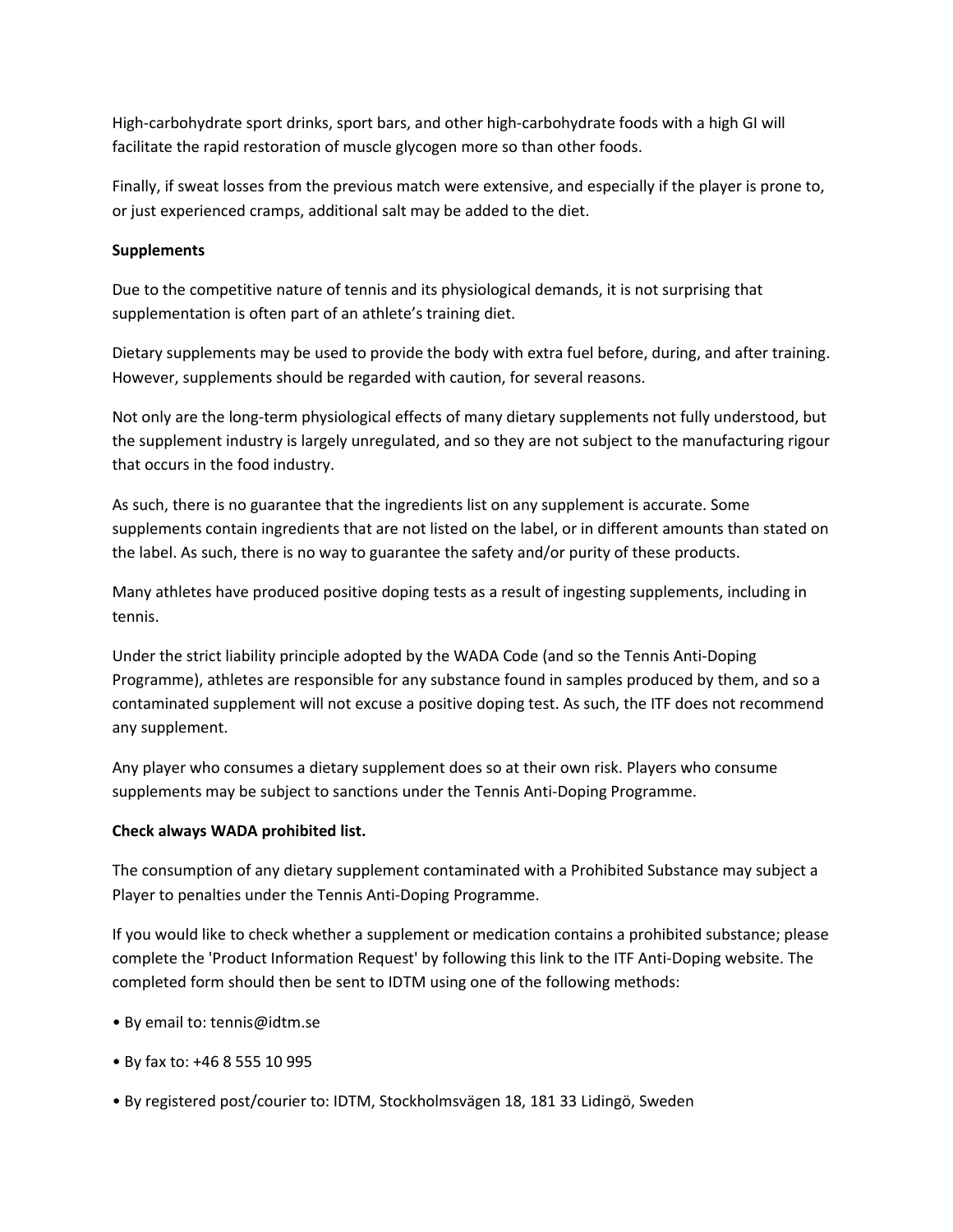#### **REFERENCES**

M. Bergeron. Fluid-electrolyte balance associated with tennis match play in a hot environment. Int. Journal Sport Nutrition, 5(3):180-193, Sept 1995.

Bergeron M. Heat cramps during tennis: a case report. Int J Sport Nutr., 6:62-68, 1996.

Bergeron MF, Volpe SL, Gelinas Y. Cutaneous calcium losses during exercise in the heat: a regional sweat patch estimation technique. In Nutrition/Trace Metals/Vitamins, volume 44, page 167. Clinical Chemistry, 1998.

Ferrauti A, Weber K, Struder HK. Metabolic and ergogenic effects of carbohydrate and caffeine beverages in tennis. J Sports Med Phys Fitness, 37(4):258-266, Dec 1997.

Harris MB. Weight concern, body image and abnormal eating in tennis players. Intl J of Sport Nutr and Exer Metab, pages 1-15, Jan 2000.

Sinofsky JM. Dietary Intake of World Ranked Tennis Players. Master's thesis, Florida International University, Miami, FL, 1996.

Love P, Johnson B. Nutrition assessment of junior elite tennis player: body composition measurements, energy needs estimation and dietary intake evaluation. Amer Col Sports Med., Annual meeting, Research presentation 1993.

McCarthy PR, Thorpe R, Williams C. The influence of a carbohydrate beverage on endurance capacity and tennis hitting performance following a simulated tennis match. Eur. Col of Sports Science Congress, 3:372, 1998.

McNulty KY, Adams CH, Anderson JM, Affenito SG. Development and validation of a screening tool to identify eating disorders in female athletes. J of Amer Dietetic Assoc. online, 101(8), Aug 2001.

Bergeron MF. Heat cramps: fluid and electrolyte challenges during tennis in the heat. J Sci Med Sport, 6(1):19-27, Mar 2003.

Op't Eijunde, Vergauwen L, Hespe P. Creatine loading does not impact on stroke performance in tennis. Int J Sports Med., 22(1):76-80, Jan 2001.

Love P. Dealing with nutrition and fat obsession with athletes: Nutrition therapy approaches. In Academy of Eating Disorders, Athlete Special Interest Group Conference, Sept 2003.

Love P. Sport Specific Tennis Nutrition Handouts for Athletes, Coaches, Trainers, and Parents. 2010.

Rimm EB, Giovannucci EL, Stampfer MJ, Colditz GA, Litin LB, Willett WC. Validation of semi-quantitative food frequency questionnaire: comparison with a 1-year diet record. Am J Epidem, 135:1114-1126, 1992.

Roetert P, Ellenbacker TS. Complete Conditioning for Tennis. Human Kinetics, Champaign, IL, 1998.